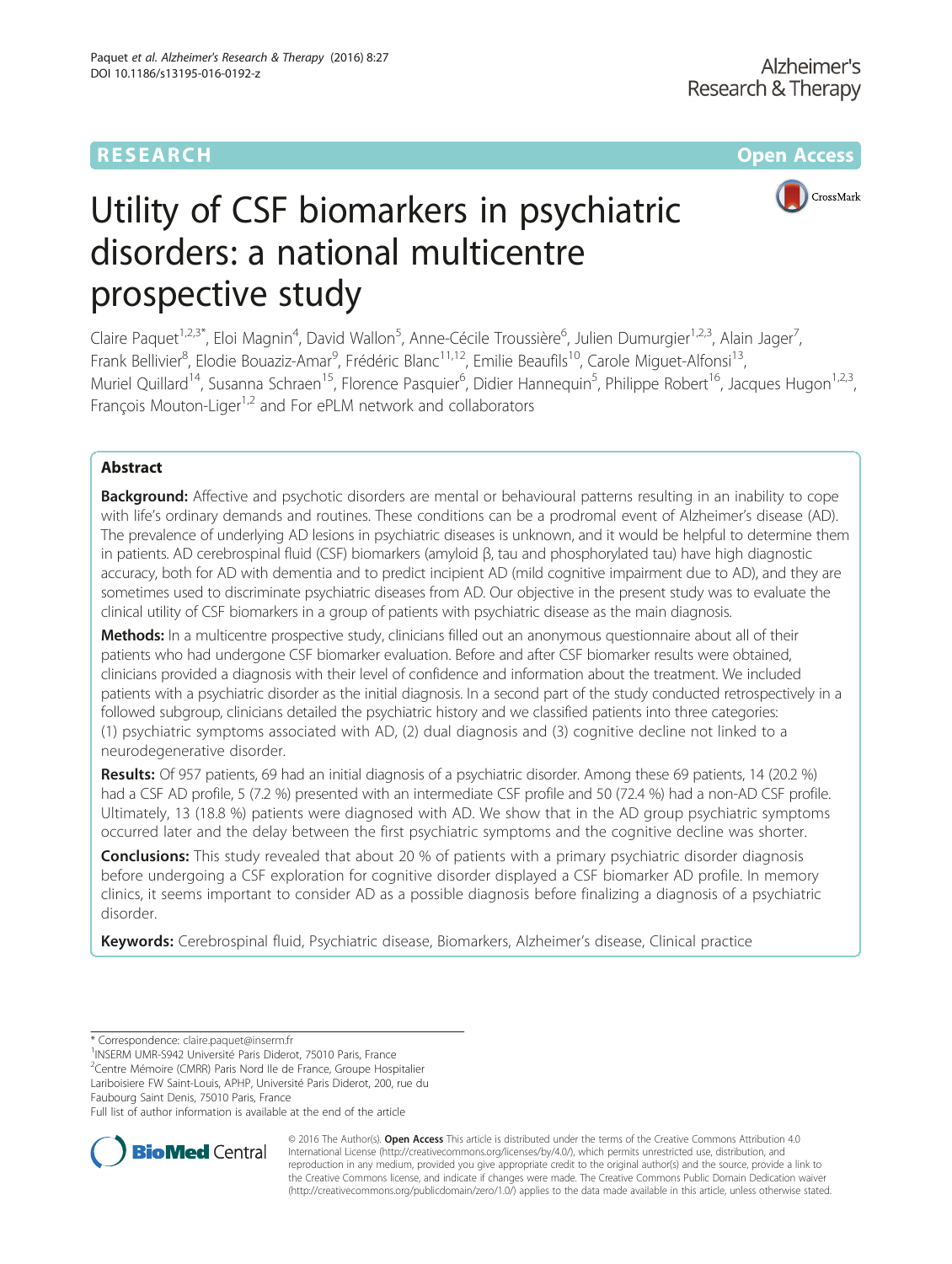# Background

An association between Alzheimer's disease (AD) and thymic or psychotic disorders has been reported, suggesting that they could be considered either as a risk factor for [[1, 2](#page-6-0)] or as a prodromal condition of AD [[3](#page-6-0)], or sometimes in a differential diagnosis [[4, 5\]](#page-6-0). Until recently, the diagnosis of AD was based on the McKhann's criteria [[6\]](#page-6-0) in clinical practice, in recent cohorts [\[7](#page-7-0)] and in international clinical trials [\[8](#page-7-0), [9\]](#page-7-0). However, in neuropathological studies [\[10](#page-7-0), [11](#page-7-0)], positron emission tomography (PET) amyloid imaging [\[9, 12\]](#page-7-0) and cerebrospinal fluid (CSF) biomarker studies, researchers have found that atypical AD forms are more frequently observed [[13](#page-7-0), [14](#page-7-0)], and the diagnosis appears to be a challenge when it is based only on presenting clinical features without specific biomarkers [\[15](#page-7-0), [16](#page-7-0)]. Taking into account these findings, new criteria were proposed for AD [[15](#page-7-0)], mild cognitive impairment (MCI) [\[3](#page-6-0)] and pre-clinical stage [[17](#page-7-0)], including imaging and/or biological markers. AD CSF biomarkers are the only markers that reflect the AD neuropathological lesions associating tau and amyloid β [[11](#page-7-0), [18](#page-7-0)–[20\]](#page-7-0). Positive CSF biomarkers imply that patients have AD brain lesions with or without clinically detectable AD features. These CSF biomarkers are widely used and validated in AD in clinical research [\[21](#page-7-0), [22](#page-7-0)] and in clinical practice [\[23](#page-7-0)]. Importantly, these markers are normal in several other disorders, such as depression. However, no study to date has explored the usefulness of CSF biomarkers in patients diagnosed with psychiatric disorders and cognitive symptoms in daily clinical practice. In this large, multicentre, prospective observational cohort study, our aims were (1) to determine, in this subgroup with an initial diagnosis of a psychiatric disorder, the proportion of patients diagnosed with psychiatric disorders who had CSF AD profiles; and (2) to analyse the impact of CSF biomarker results on the final diagnosis in this subgroup.

## Methods

# Study subjects

This study was designed to investigate the impact of CSF biomarker results on the diagnoses made by experienced clinicians in their routine daily practice. The clinicians' participation was voluntary. All senior clinicians who wanted to participate replied to an email invitation. When a clinician considered a patient eligible for CSF biomarkers, he filled out a questionnaire about the patient, for whom collected information was anonymous. This questionnaire was created by a team that included neurologists and biologists, and then it was evaluated in clinical practice during a 1-month period by clinicians.

All recruiting centres are either secondary or tertiary memory centres. These centres have used the same clinical and biochemical procedures and internationally validated criteria for the diagnosis of AD [\[6](#page-6-0)] and all other forms of dementia. Patients underwent a thorough examination, including clinical, neurological and neuropsychological evaluations and brain imaging. As recommended by the Haute Autorité de Santé (French Health Authority), CSF biomarkers can be used in clinical practice in cases of atypical clinical presentation and/or rapidly progressive cognitive decline, and/or in cases of diagnostic uncertainty, particularly in young patients. Consequently, in France, CSF AD biomarkers are used in clinical practice mainly in tertiary memory centres to which patients with depression or psychiatric disorders are also referred to determine a possible AD diagnosis.

The questionnaire was divided into two parts:

- 1. The first part was completed by ticking boxes before the lumbar puncture (LP) was performed. Clinicians were asked to mention the other explorations performed before LP, and they were required to indicate their most suspected diagnosis (initial diagnosis). Clinicians were asked to rate the level of confidence of their initial diagnosis on a numerical visual scale ranging from 0 to 10. Diagnosis hypotheses were established by the clinician in charge of the patient.
- 2. The second part was filled out after LP and CSF biomarker results were obtained. Clinicians were required to indicate AD CSF biomarkers results as "biological AD profile" or "not indicative of AD biological profile" or "non-contributory" (including CSF with technical problems, intermediate CSF or CSF without interpretation). Clinicians were asked to write their final diagnosis according to a list of diseases and to rate their level of confidence with a similar numerical visual scale and to indicate possible changes concerning the medications [[16](#page-7-0)].

CSF biomarker tests were performed in local laboratories for all subjects. All biochemical teams were involved in two national cohorts and shared the same standards for CSF analysis and interpretation [\[24](#page-7-0)–[28](#page-7-0)]. In addition, the laboratories performed two external quality controls: one run by a working group of the Société Française de Biologie Clinique (French Society of Clinical Biology) and the other by the Alzheimer's Association [\[29\]](#page-7-0). Our aim was to get the most reliable and realistic opinions of clinicians in routine clinical practice without interfering with their diagnosis process or with their conclusions regarding the interpretation of CSF AD biomarkers.

For the present study, we explored the subgroup with an initial diagnosis of a psychiatric disorder before CSF biomarker results were obtained. This subgroup was designated as the study population. The final diagnosis corresponded to the clinician's final conclusion indicated on the questionnaire at the end of all explorations. We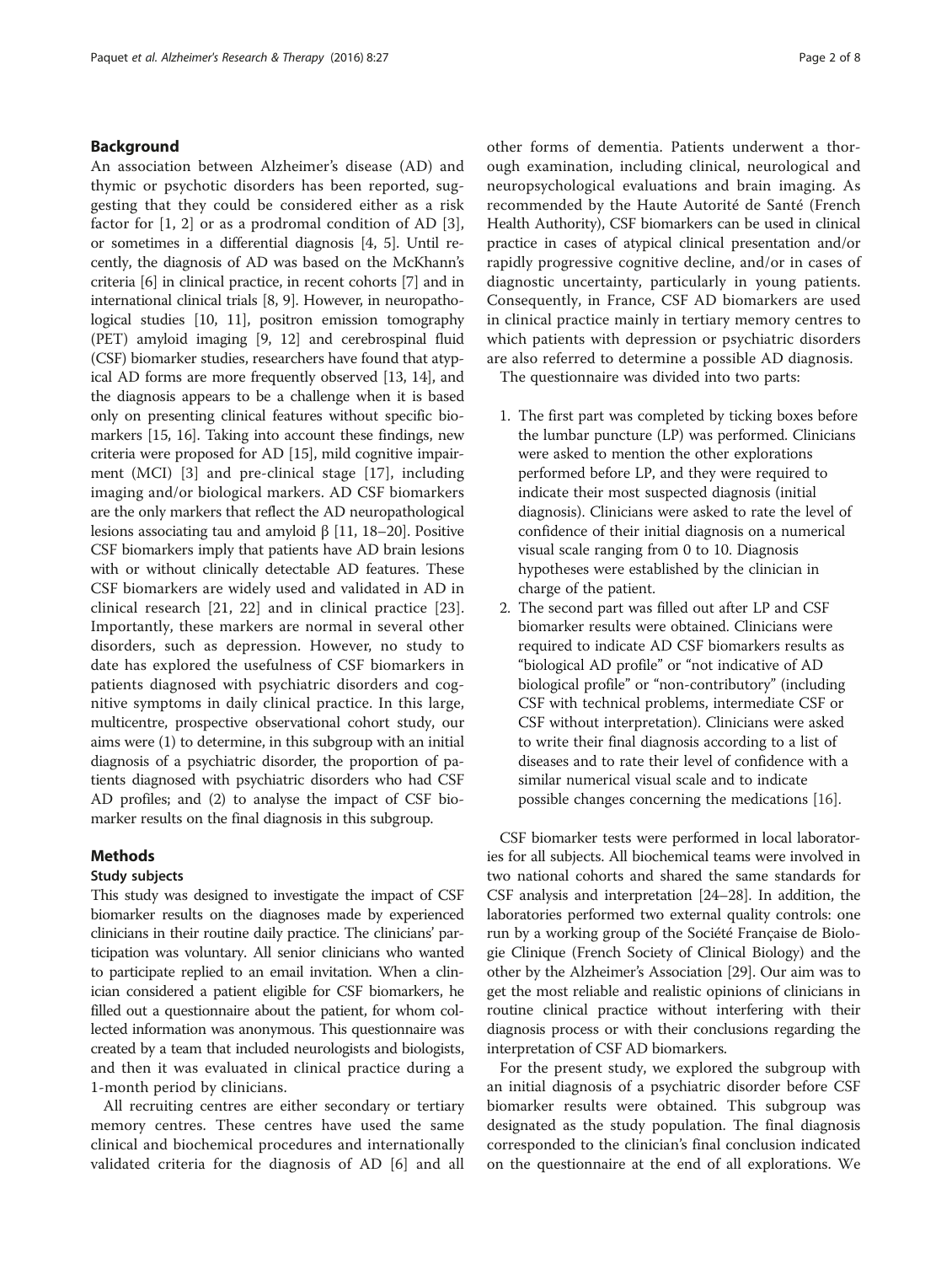considered that there was a "changed diagnosis" each time the initial and final diagnoses were different. As recommended in France, all diagnoses were made by a multidisciplinary team of the research memory centres. When possible, the psychiatric history and the precise psychiatric diagnosis were retrospectively collected at the end of the study from local psychiatrists and classified according to the Diagnostic and Statistical Manual of Mental Disorders, Fourth Edition, Text Revision.

Retrospectively, to complete analyses, clinicians were asked to answer the following questions for each patient: (1) regarding the onset of the psychiatric symptoms, new onset of psychiatric symptoms or a long history of psychiatric symptoms; (2) age at the onset of psychiatric symptoms; (3) information about the cognitive profile (amnestic, dysexecutive syndrome, language disturbance, apraxia, global dysfunction); and (4) the evolution of the patient's cognitive profile (improvement, stable, declining). Finally, according to clinical information, we classified each patient into one of three categories: (1) psychiatric symptoms associated with AD, (2) cognitive impairment not linked to neurodegenerative disorder or (3) dual diagnosis (patient with a primary psychiatric disease who then subsequently developed neurodegenerative disease).

To evaluate the external validity of our work, we compared our study population with the population registered in the Banque Nationale Alzheimer (BNA) during the same period "(DGOS : Direction Générale de l'Offre de Soins) Centre Hospitaleir Universitaire de Nice". The BNA records each consultation performed in all memory clinics in France [\[30\]](#page-7-0). We considered that there was a changed diagnosis in the BNA each time the initial diagnosis was modified during follow-up.

#### Statistical analysis

Baseline characteristics of our study population were presented and compared with our overall population and with the BNA population (including overall population and the psychiatric disorders subgroup). We compared our overall and study populations with the BNA population to determine if our populations were representative of the national population of patients.

Concerning CSF biomarkers results, as CSF AD biomarkers reflect neuropathological AD lesions, we classified patients in the biological AD category whenever the AD CSF box was checked and in the non-AD category when the AD CSF box was not checked. For the analysis concerning the final diagnosis, patients were classified as AD or non-AD. These groups were compared using  $\chi^2$ statistics for categorical variables and the  $t$  test (parametric or non-parametric) for age.

Further analyses were performed with retrospective complementary data about the history of the psychiatric disorder, the age of onset and the delay between the first psychiatric symptom and cognitive decline. Because of the lack of statistical power, the cognitive profile and the evolution were described but not compared. Analyses were performed using SAS 9.2 software (SAS Institute, Cary, NC, USA).

## Results

For the last two years of the present study we recorded the results of 1015 questionnaires about patients who underwent LP for cognitive disorders at 29 memory clinics (including 61 senior neurologists, 65 senior geriatricians and 2 senior psychiatrists). Fifty-eight questionnaires (5.7 %) were excluded for missing data. A total of 957 questionnaires were ultimately analysed and were defined as the overall population. In this overall population, 69 (7.3 %) patients were diagnosed with psychiatric disorders as their main initial diagnosis (anxiety and/or depression 62.3 %, bipolar disorder 17.4 %, psychosis 14.5 %, others 5.8 %). This subgroup was defined as our study population. A flowchart of the study population is presented in Fig. [1](#page-3-0). Characteristics of the overall population compared with BNA (overall and patients with psychiatric disorders) are shown in Table [1.](#page-3-0) The proportion of psychiatric disorders was comparable in our overall and BNA populations ( $p =$ 0.29). Populations were different in terms of age but not sex distribution; there was a female predominance. Comparably to our overall population, most of the patients of the study population ( $n = 65$ , 92.9 %) were evaluated with other examinations before undergoing LP ( $p = 0.27$ ).

In comparison with our overall population, the study population was younger  $(p = 0.0018)$  and significantly less often diagnosed with AD ( $p = 0.009$ ), but the rates of changed diagnosis were comparable (Table [1\)](#page-3-0). In comparison with the psychiatric BNA population (including patients with and without CSF biomarkers), our study population was significantly younger  $(p < 0.0001)$ , more frequently diagnosed with AD  $(p < 0.0001)$  and had a higher rate of changed diagnosis ( $p < 0.0001$ ).

Figure [1](#page-3-0) details the repartition of CSF biomarker results and final diagnoses. According to the final diagnoses, patients of the study population were classified as having AD ( $n = 13$ , 18.8 %), MCI ( $n = 2$ , 2.9 %), psychiatric disorder ( $n = 50, 79.7$  %), frontotemporal dementia (FTD)  $(n = 3, 4.3 \%)$  and other neurodegenerative disease  $(n = 1, 1.4 \%)$ . Subjects with a final diagnosis of AD were not different in terms of age and sex from non-AD patients. In most cases ( $n = 50$ , 72.4 %), CSF results were concordant with the initial diagnosis, with no changed diagnosis. Changed diagnosis after CSF biomarker results occurred when CSF biomarker results were discordant with the initial diagnosis. Clinicians changed their diagnoses for all patients who had CSF AD profiles ( $n = 12$  for AD,  $n = 2$ for MCI) and for two patients with intermediate biological profiles. Among the five patients with intermediate profiles,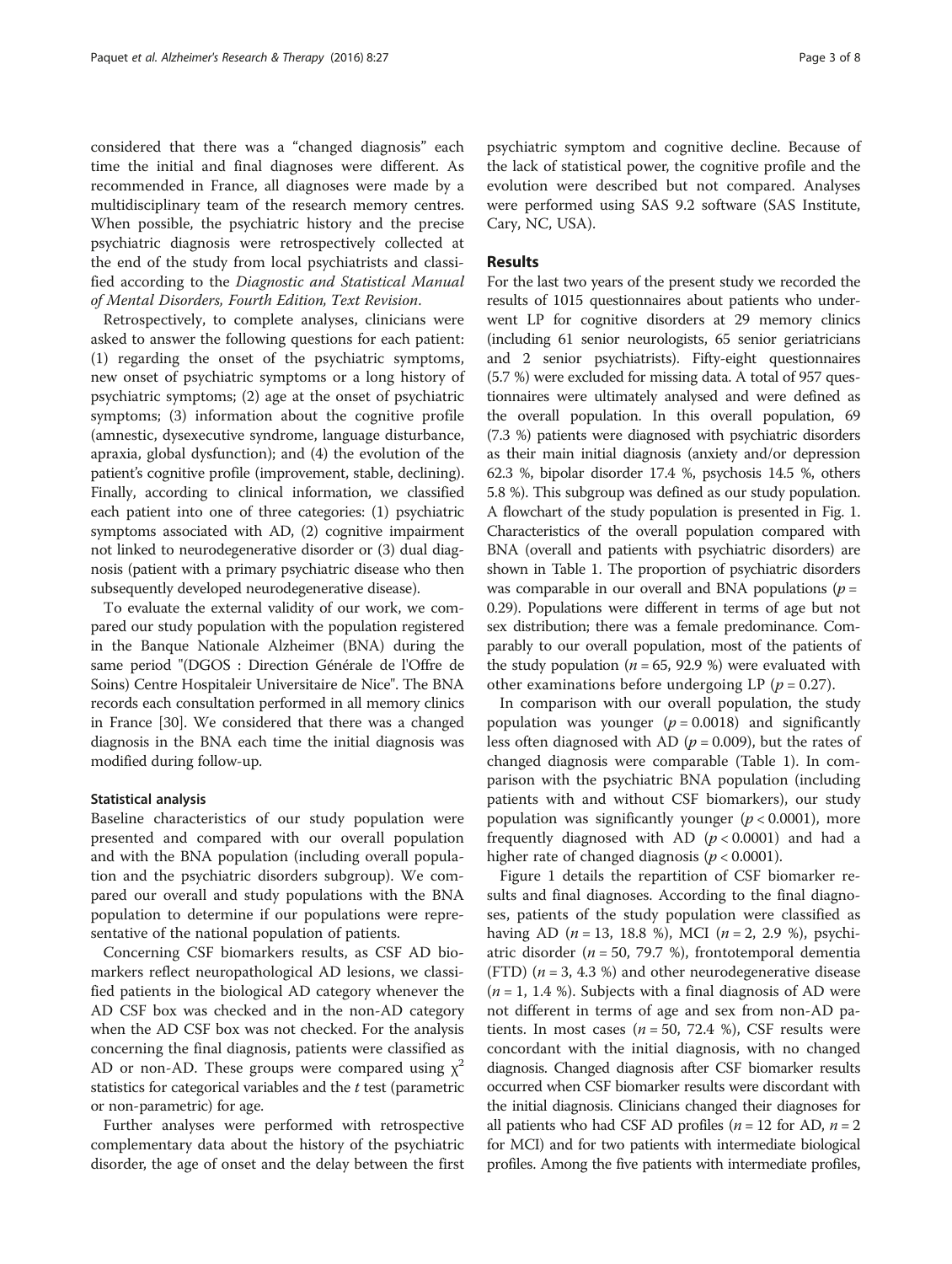<span id="page-3-0"></span>

we found the following diagnoses: AD  $(n = 1)$ , other degenerative disorder without precision  $(n = 1)$  and initial psychiatric diagnosis  $(n = 3)$ . There were 3 changed diagnoses among the 50 patients with non-AD CSF profiles; these 3 patients were diagnosed with FTD. Finally, clinicians concluded on a non-AD diagnosis in 100 % of cases when CSF biomarker results were not in favour of AD.

According to the numerical scale of confidence, the mean value for clinician certainty of the final diagnosis was significantly increased by the use of CSF biomarkers:  $8.07 \pm 1.37$  after CSF results versus  $6.04 \pm 1.41$  before

 $(p < 0.0001)$ . These results were comparable to those for our overall population. The mean confidence was similar for AD and non-AD patients ( $p = 0.35$ ). Concerning the treatment, in the study population, 24 (30.4 %) patients had a modification of the treatment, including prescription or stopping acetylcholinesterase inhibitors ( $n = 7$  and  $n = 5$ , respectively) or other modifications ( $n = 12$ ).

As explained in the Methods section above, we could determine the precise chronological link between cognitive decline, psychiatric symptoms and evolution of the disease in 41 patients. According to the clinical information

**Table 1** Characteristics of the study population before cerebrospinal fluid biomarker diagnosis

|                                                 | Study population |                      |           | <b>BNA</b> population |                      |           | BNA/study population<br>comparison |
|-------------------------------------------------|------------------|----------------------|-----------|-----------------------|----------------------|-----------|------------------------------------|
|                                                 | Overall          | Psychiatric disorder | $p$ Value | Overall               | Psychiatric disorder | $p$ value | $p$ Value                          |
| Number of patients                              | 1015             | 69 (6.79)            |           | 317,515               | 24,561 (7.74)        |           | 0.29                               |
| Age, years, mean (SD)                           | 69.2 (10.03)     | 64.57 (11.57)        | 0.0018    | 76.86 (12.18)         | 71.43 (13.82)        | < 0.0001  | < 0.0001                           |
| Female sex, n (%)                               | 504 (49.7)       | 43 (61.4)            | 0.056     | 199,085 (62.7)        | 17,661 (71.91)       | < 0.0001  | 0.46                               |
| Final diagnosis of AD, n (%)                    | 395 (38.9)       | 13 (18.8)            | 0.009     | 70,651 (22.25)        | 536 (2.18)           | < 0.0001  | < 0.0001                           |
| Changed diagnosis, n (%)                        | 231 (24.1)       | 19 (27.5)            | 0.62      |                       | 1821 (7.41)          |           | < 0.0001                           |
| Improvement in diagnosis<br>confidence level, % | 19.6             | 25.2                 | 0.027     |                       |                      |           |                                    |
| Changed treatment, n (%)                        | 437 (43.1)       | 24 (34.8)            | 0.13      |                       |                      |           |                                    |

AD Alzheimer's disease, BNA Banque Nationale Alzheimer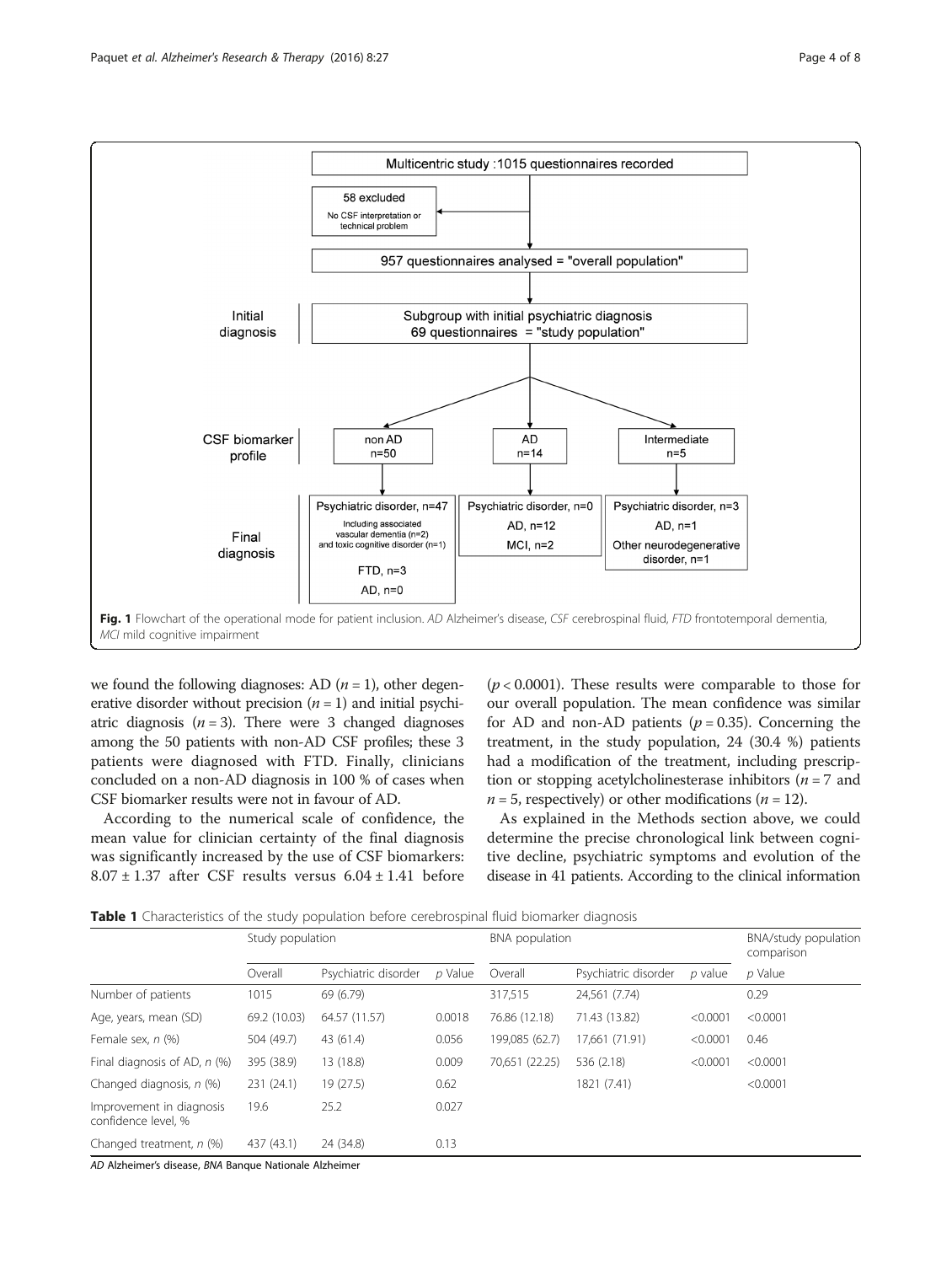<span id="page-4-0"></span>we gathered, we classified patients into three categories: (1) 8 patients with psychiatric symptoms associated with AD, among whom 7 had a CSF biomarker AD profile and 1 had an intermediate profile; (2) 29 with cognitive impairment not linked to a neurodegenerative disorder, including 27 with non-AD CSF biomarker profiles and 2 with intermediate profiles; and (3) 4 with a dual diagnosis (association of a psychiatric disease and a neurodegenerative disorder), including 3 with CSF AD profiles and 1 with a non-AD profile. The analysis showed that the first psychiatric symptoms occurred significantly later in life in the AD group than in the group with cognitive impairment not linked to a neurodegenerative disorder  $(p = 0.0002)$  and the group with a dual diagnosis  $(p = 0.0002)$ 0.004). The delay between the first psychiatric symptoms and the onset of the cognitive decline was shorter in the AD group than in the group with cognitive impairment not linked to a neurodegenerative disorder ( $p = 0.0064$ ) and the group categorized with a dual diagnosis ( $p = 0.002$ ). No difference was observed between the last two categories. The results of all of these comparisons are shown in Fig. 2.

Most of the patients in the AD group (seven of eight) and in the dual diagnosis group (three of four) had a cognitive decline predominantly due to amnestic impairment. We found 12 patients with amnestic decline in the group of patients with cognitive decline not linked to neurodegenerative disorder. The predominant cognitive profile in this last group was dysexecutive syndrome  $(n = 17)$ . After 3 years of follow-up, seven patients in the AD group were in cognitive decline and one was still stable. In the dual diagnosis group, one patient was stable and three were in decline. In the group of patients with cognitive decline not linked to neurodegenerative disorder, the evolution was variable: 15 were stable, 2 were fluctuant, 2 were improved and 5 had gotten worse.

## **Discussion**

In this large multicentre prospective study reflecting daily practice, we determined the biological AD profiles of patients with a primary psychiatric diagnosis. We present the potential impact of this diagnosis on the therapeutic management of this population. Moreover, we highlight the differences in the age of onset and the delay between the first psychiatric symptom and the age of cognitive decline between patients with AD, those with a dual diagnosis and those with cognitive decline not linked to a neurodegenerative disorder.

The design of this prospective study was based on consecutive inclusion and local clinical diagnosis and biochemical examination interpretation, which made it possible for us to make a realistic estimation of the links between CSF biomarker results and the clinical diagnosis of patients with psychiatric symptoms. In our overall population, comparably to our BNA population, the percentage of psychiatric diagnosis was low (7.3 %), but the proportion of patients with probable AD in this group was notable (about 20 %). The impact of CSF biomarker results was clear with regard to the magnitude of changed diagnoses, with treatment modification in more than 30 % of cases. In addition, a significant improvement in clinicians' confidence in their diagnoses was noted. These results illustrate the benefit of CSF biomarker assessment for patients with psychiatric and cognitive symptoms.

Concerning age, we noted an age difference between our overall population, whereas there was no difference

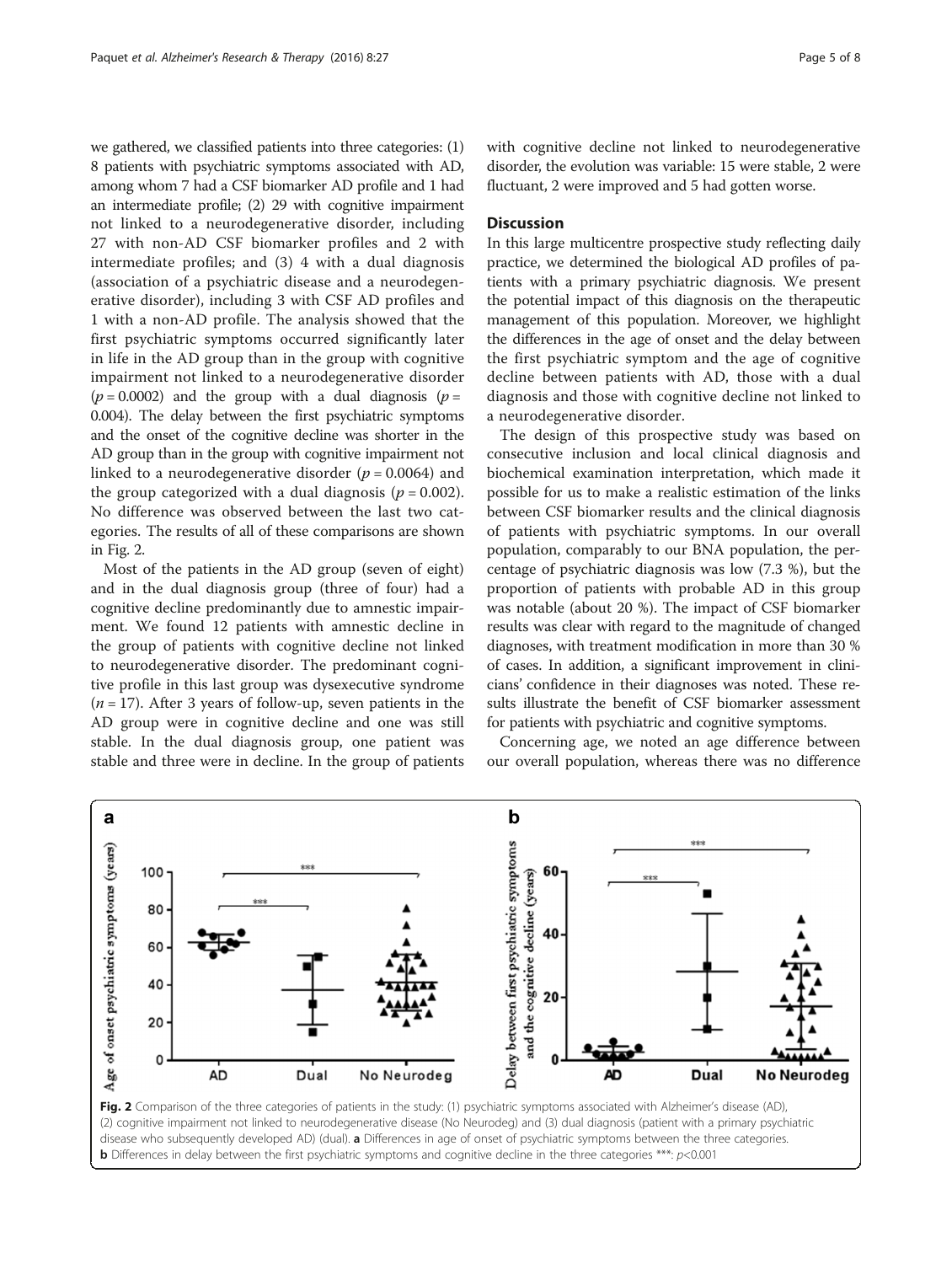between AD and non-AD within the study group. These observations could be linked with the fact that early AD can be associated with psychiatric symptoms. These results emphasize that, in memory centres, the diagnosis cannot be based only on indications given by the patient's age and that often a precise history of the psychiatric symptoms and further explorations is needed. Nevertheless, our study does not provide information establishing a direct pathophysiological link between AD and psychiatric symptoms; thus, we could not confirm that psychiatric symptoms reveal AD pathology. We also found age differences between our populations and the BNA populations, possibly due to the fact that BNA records all patients from all French memory clinics [[31](#page-7-0)], while our study was carried out on a voluntary basis, and consequently we included a limited number of centres that perform CSF biomarker evaluations. Our overall population and our study populations were significantly younger and more frequently diagnosed with AD than the BNA overall and psychiatric populations [\[16\]](#page-7-0). This difference is in accordance with the recommendations by French authorities and with the current use of CSF biomarkers that are used mainly in younger patients or in patients with atypical presentations [\[23](#page-7-0)]. Furthermore, CSF AD biomarkers are more discriminant in younger than in older patients with AD reinforcing the tendency to assess younger individuals [[32\]](#page-7-0). Our population had a significantly higher rate of patients with AD than the BNA population, probably because CSF biomarker evaluations are performed when a neurodegenerative disease is strongly suspected. In the BNA population, all patients are recorded, including patients without any biomarkers.

Our CSF biomarker results are in accord with those in the study by Blennow et al., who showed that in patients with pure psychiatric disorders, the CSF biological profile is in favour of neither AD nor an intermediate profile, which makes the results very informative in differentiating AD from non-AD patients [[33](#page-7-0)]. Surprisingly, although pure depression revealing dementia with Lewy bodies (DLB) has been described previously [\[34](#page-7-0)], we did not find any patients with DLB. This result could be explained by the small cohort, the translational methodology with a short follow-up in the retrospective part of the study, the lack of neuropathological confirmation, and possibly misdiagnoses. We do know that DLB is underdiagnosed, since only 32 % of the patients are diagnosed [\[35\]](#page-7-0) and DLB is frequently confused with AD or psychiatric diseases. However, patients with DLB display some specific behavioural disorders, such as feeling of presence, illusions or visual hallucinations [\[36\]](#page-7-0), that were not described in our population.

In the complementary analysis, we made some very interesting observations. In the AD group, the first psychiatric symptoms occurred later in life than in the non-AD group,

confirming that new onset of psychiatric symptoms later in life may be more suggestive of neurodegeneration. In the AD group, the delay between the first psychiatric symptoms and cognitive decline was relatively short  $(<5$  years), while it is very heterogeneous in the two other categories. We could hypothesise that, in the AD group, the psychiatric symptoms could be among the first symptoms of AD linked to the regional AD lesions. In contrast, in the other groups, the cognitive decline was associated either with neurodegeneration or with pure psychiatric disease or a chronic neuronal dysfunction of unknown pathophysiology. Figure [2](#page-4-0) illustrates these results. Note that all the results in the AD category are very homogeneous: The first psychiatric symptoms always occur late in life, and the delay between the first psychiatric symptoms and cognitive decline is always short. The relationship seems more heterogeneous in the two other categories. These observations could suggest that there is a close link between the two. However, further, larger studies are needed to confirm these observations.

In our results, clinical diagnosis and CSF biomarker results were concordant in about two-thirds of cases, a finding close to those of neuropathological studies [[10](#page-7-0), [11\]](#page-7-0). Unlike post-mortem histological studies that reclassify the diagnosis after several years of evolution, a reclassification based on CSF biomarkers occurred quite often at the beginning of follow-up and may have therapeutic consequences. The distinction between AD and psychiatric disorders is essential because (1) the prognosis and management of the patient are different, (2) psychiatric symptoms in AD can be the expression of unmet clinical needs requiring specific treatment while avoiding antipsychotic drugs and (3) some treatments are not recommended in neurodegenerative diseases but are widely used in psychiatric disorders, such as anticholinergic drugs [[37](#page-7-0)–[39\]](#page-7-0). It clearly appears really helpful to get a precise differentiation between AD and pure psychiatric disorders to give and adapt an appropriate treatment and to avoid deleterious therapeutics and management. Consequently, for the benefit of the patient and the patient's family, the use of biomarkers improves the precision of the diagnosis and allows provision of better information and medical care to the patient as well as more specific supportive care for the patient's relatives.

Some limitations of the present study have to be considered. First, there were two aspects of recruiting bias: (1) The participation of the memory clinics was on a voluntary basis, leading to overrepresentation of the clinics performing LP in routine clinical practice and in clinical research; and (2) patients were referred for cognitive disorders or atypical psychiatric disorders, probably explaining the high rate of patients with AD. A similar study in psychiatric centres might produce different results according to the age and clinical characteristics of the patients as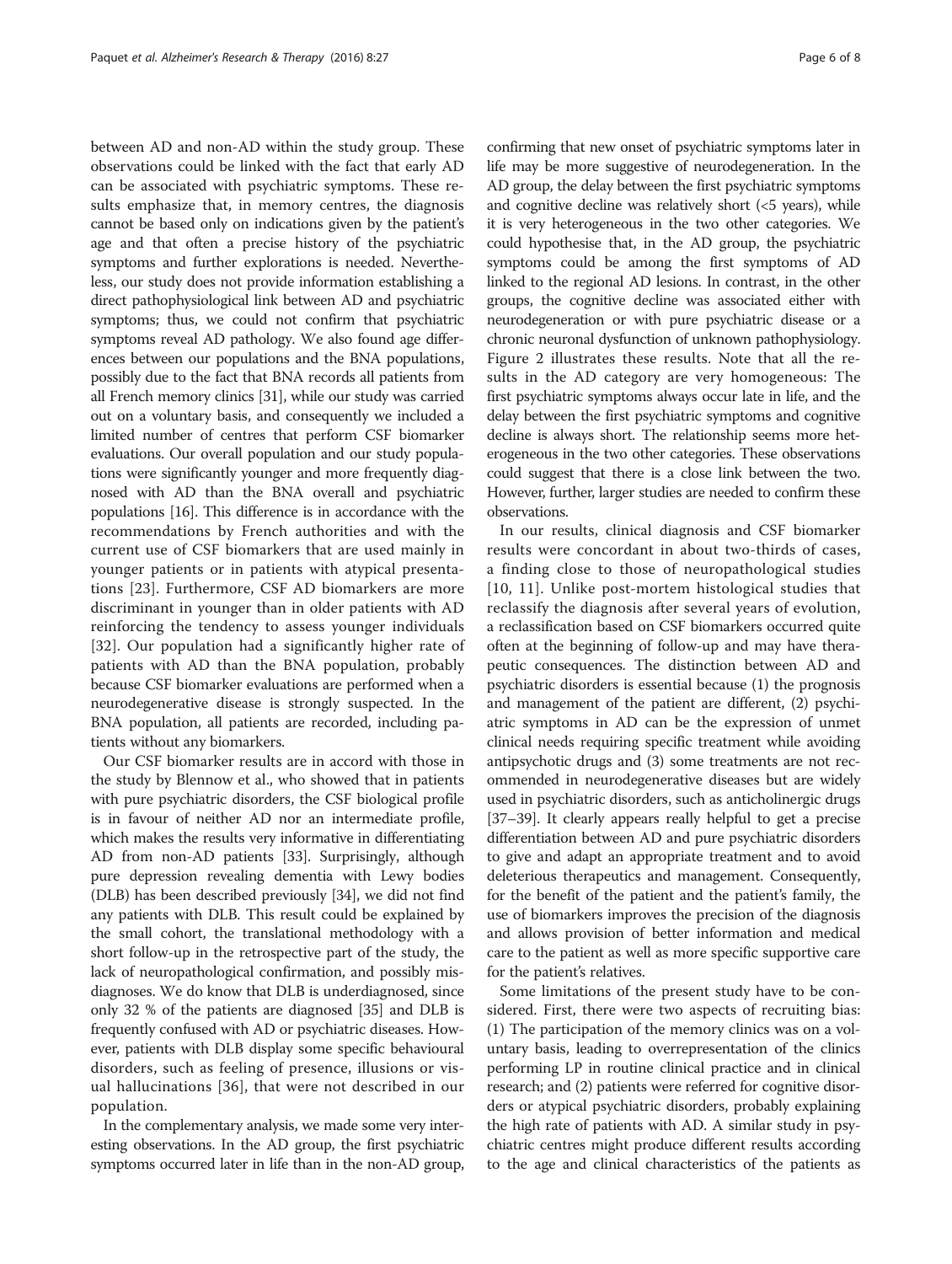<span id="page-6-0"></span>well as differences in diagnostic procedures used in psychiatric consultations. In memory centres, clinicians have to be careful before concluding a diagnosis of psychiatric disorder and referring patients to a psychiatric centre.

A second limitation is that, because of refusal or medical contraindications, LP could not be performed in all patients from the referring centres. Third, even though previous studies indicated a good correlation between CSF results and neuropathology [[13, 19](#page-7-0)–[21\]](#page-7-0), in this study we did not have pathological analysis available to confirm CSF findings. Further assessments using amyloid and tau PET imaging would certainly be worth trying. Fourth, psychiatric evaluations were not done using standardized interviews that would have allowed us to take into account atypical features and age at onset of the psychiatric disorders. Fifth, complementary data were recorded retrospectively in a subgroup of patients allowing to obtain follow up information but disadvantage to provide blinded (from CSF biomarker results) information.

## Conclusions

As the management and the prognosis of patients with psychiatric disorders and AD are really different, the results of the present study are very useful in underlining the importance of and need for complementary explorations when psychiatric disorders with cognitive decline are addressed in memory centres. Furthermore, the improvement of AD diagnosis will be important in the future when appropriate effective therapies become available and are routinely proposed to patients with AD.

#### Abbreviations

AD, Alzheimer's disease; BNA, Banque Nationale Alzheimer; CSF, cerebrospinal fluid; DLB, dementia with Lewy bodies; FTD, frontotemporal dementia; LP, lumbar puncture; MCI, mild cognitive impairment; PET, positron emission tomography

#### Acknowledgements

We thank all the patients who were involved in this study and their physicians who agreed to fill in questionnaires: V. de la Sayette, MD (University Hospital of Caen, co-investigator); A. Gabelle, MD (University Hospital of Montpellier, co-investigator); B. Croisile, MD (University Hospital of Lyon, co-investigator); F. Blanc, MD, B. Crétin, MD, and N. Philippi, MD (University Hospital of Strasbourg, co-investigator); A.S. Carret-Rebillat, L. Volpegillot, MD (Saint-Joseph Hospital, Paris, co-investigator); L. Bernard-Bourzeix, MD (University Hospital of Limoges, co-investigator); M.N. Cuffi, MD (Castres Hospital, co-investigator); A.S. Carret-Rebillat, MD (Leopold Bellan Hospital and Inserm U942, Paris, co-investigator); L. Cohen, MD (University Hospital of Grenoble Hospital, co-investigator); A. Rollin, MD (University Hospital of Lille, co-investigator); F. Lebert, MD (University Hospital of Lille, co-investigator); M. Sauvée, MD (University Hospital of Nancy, co-investigator); O. Vercruysse, MD (University Hospital of Lille, co-investigator); O. Hanon, MD, PhD, M.L. Seux, MD, E. Duron, MD (University Hospital of Broca APHP, co-investigator); E. Dionet, MD (University Hospital of Clermont-Ferrand, co-investigator); A. Debart, MD (University Hospital of Reims, co-investigator), J. Delrieu, MD (University Hospital of Toulouse, co-investigator); O. Dereeper, MD (Calais Hospital, Co-investigator); and J. d'Avigneau (Cholet Hospital, coinvestigator). We also thank Joel Ménard, Patrick Trunet and Hervé Maisonneuve for critical revision of the manuscript and statistical advice. We thank Amel Rouis and Roland Chevrier for providing statistical data and analysis from BNA.

#### Authors' contributions

FML, ACT, DW and CP conceived the study design and performed the data management. JD, EB, EM, FP, DH, JH, AJ, CP, DW, ACT and PR included and managed the patients. FML and CP wrote the manuscript. ACT and DW helped to draft the manuscript. JD performed the statistical analysis. PR and FBe validated the psychiatric classification according to the questionnaire. PR performed the BNA data management and analysis for the external validity and helped to revise the manuscript. JH, FP, AJ, FBl and EM read and corrected the manuscript. EBA, CMA, MQ and SS performed all CSF biomarker analyses. JD, EB, EBA, CMA, MQ, SS and DH helped to revise the manuscript. All authors read and approved the final manuscript.

#### Competing interests

The authors declare that they have no competing interests.

#### Ethical approval and consent to participate

For this observational study using anonymised data, we did not need ethics committee approval and patient consent. The required approval from the Commission Nationale Informatique et Liberté to collect anonymised data was obtained. In this study, we did not include any patients but used only questionnaires based on the clinician's diagnosis. For this reason, a specific consent from patients was not necessary.

#### Author details

<sup>1</sup>INSERM UMR-S942 Université Paris Diderot, 75010 Paris, France. <sup>2</sup>Centre Mémoire (CMRR) Paris Nord Ile de France, Groupe Hospitalier Lariboisiere FW Saint-Louis, APHP, Université Paris Diderot, 200, rue du Faubourg Saint Denis, 75010 Paris, France. <sup>3</sup>Unité d'Histologie et de Biologie du Vieillissement, Groupe Hospitalier Lariboisiere FW Saint Louis APHP, Université Paris Diderot, 75010 Paris, France. <sup>4</sup>Centre Mémoire (CMRR) de Besançon, Hôpital Universitaire de Besançon, 25000 Besançon, France. <sup>5</sup>Centre Mémoire (CMRR) and INSERM UMR1079, Hôpital Universitaire de Rouen, 76000 Rouen, France. 6 Centre Mémoire (CMRR) de Lille, Université Lille Nord de France, UDSL, 59000 Lille, France. <sup>7</sup>Centre de Neurologie, 6 place Luxembourg, 57100 Thionville, France. <sup>8</sup>INSERM UMR-S1144 and Service de Psychiatrie, Groupe Hospitalier Lariboisiere FW Saint-Louis, APHP, Université Paris Diderot, 75010 Paris, France. <sup>9</sup>Service de Biochimie, Groupe Hospitalier Lariboisiere FW Saint-Louis, APHP, Université Paris Diderot, 75010 Paris, France. <sup>10</sup>Centre Mémoire (CMRR) de Tours, Hôpital Universitaire Tours, 37000 Tours, France. <sup>11</sup>Université de Strasbourg, CNRS, Laboratoire ICube UMR 7357 and Fédération de Médecine Translationnelle de Strasbourg (FMTS), 67000 Strasbourg, France. 12Centre Mémoire (CMRR), Hôpital Universitaire de Strasbourg, Département de Gériatrie, Hôpital de Jour Gériatrique, 67000 Strasbourg, France. 13Service de Biochimie, Hôpital Universitaire de Besançon, 25000 Besançon, France. 14Service de Biochimie, Hôpital Universitaire de Rouen, 76000 Rouen, France. <sup>15</sup>Université Lille, CHU-Lille, Inserm, UF de Neurobiologie, CBPG, Lille, France. <sup>16</sup>CMRR COBTEK research unit, Université de Nice Sophia Antipolis, 06100 Nice, France.

#### Received: 8 February 2016 Accepted: 16 May 2016 Published online: 13 June 2016

#### References

- 1. Geda YE et al. Baseline neuropsychiatric symptoms and the risk of incident mild cognitive impairment: a population-based study. Am J Psychiatry. 2014;171(5):572–81.
- 2. Kokmen E et al. Clinical risk factors for Alzheimer's disease: a populationbased case-control study. Neurology. 1991;41(9):1393–7.
- 3. Albert MS et al. The diagnosis of mild cognitive impairment due to Alzheimer's disease: recommendations from the National Institute on Aging-Alzheimer's Association workgroups on diagnostic guidelines for Alzheimer's disease. Alzheimers Dement. 2011;7(3):270–9.
- 4. Jorm AF. History of depression as a risk factor for dementia: an updated review. Aust N Z J Psychiatry. 2001;35(6):776–81.
- 5. Amieva H et al. Compensatory mechanisms in higher-educated subjects with Alzheimer's disease: a study of 20 years of cognitive decline. Brain. 2014;137(Pt 4):1167–75.
- 6. McKhann G et al. Clinical diagnosis of Alzheimer's disease: report of the NINCDS-ADRDA Work Group under the auspices of Department of Health and Human Services Task Force on Alzheimer's Disease. Neurology. 1984;34(7):939–44.